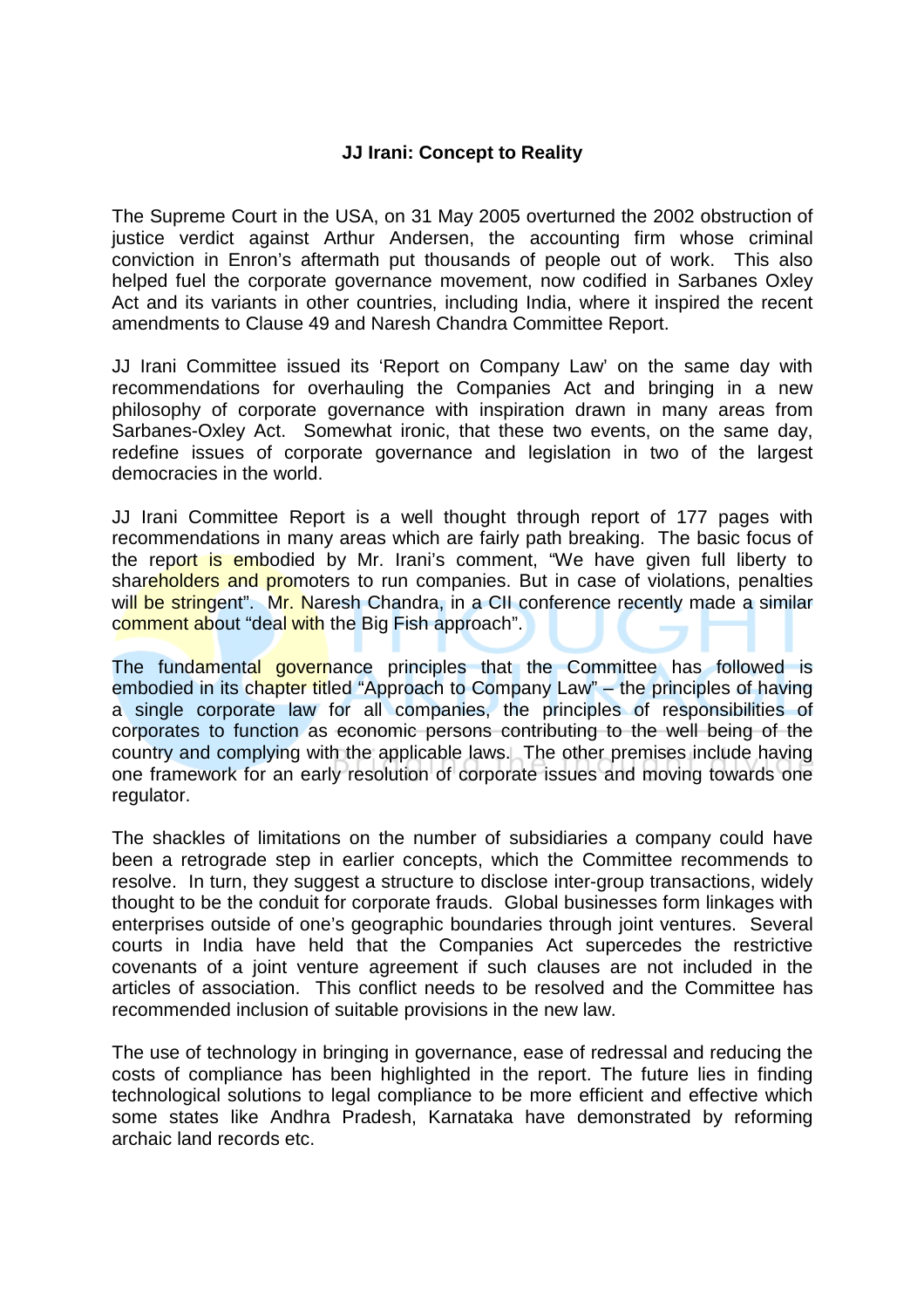Another area where large scale changes have been made is regarding mergers and acquisitions. The study recognises the need to grow through inorganic process leading to shift in the scale of economics. Modern businesses are similar to any economic asset, capable of being bought or sold. The report propagates a simple window concept of having one agency for approving mergers in an effective time bound manner and 'deemed approval' concept from regulators. The report suggests ease of mergers within a group and suggests roadmaps for cross border mergers.

Approvals from regulators will be assumed, if within a specified period, they do not intimate their comments to the relevant approving authority. The other changes are in liquidation, insolvency, limited liability partnerships etc., which are progressive suggestions in view of changing business dynamics in a globally competitive business environment.

Minority Interest is a topic which has been successively handled with kid gloves, very much like the country handles trade unions who represent a tiny proportion of India's work force. An investment in equity shares by an investor, to a great extent is an act of speculation – though one may be able to determine the levels of risk associated to one's investment. The Committee very clearly puts their position on minority interest by stating that the fundamental principle defining operations of shareholders' democracy is that "the rule of majority shall prevail.

However, it is also necessary that this power of majority is placed within reasonable bounds and does not result in oppression of the minority and mis-management of the company". The recommendation to protect minority is by having a substantive definition of the term 'minority', protection through oversight by independent directors and information through correct disclosures. The frame-work of protection would also include setting up of tribunals for redressal. Only those shareholders having a significant minor stake as prescribed by law will have a right to object to a merger or amalgamation. priagnig me inought arv

If knowledge is power, then the minority – retail investor is always at a disadvantage. Companies discriminate amongst various classes of shareholders and large investors like mutual funds, FIs' etc., are always given specific information which others are not privy to. This creates an imbalance in the knowledge by a smaller investor who is continually at a disadvantage. It should be incumbent on a company to disclose to the public whether through their websites or through any other means, any information of interest released to any class of investors. This is the backbone of corporate governance; equality of shareholder information is not merely getting the annual report in a timely manner.

In the areas of governance, the Committee has followed the well trodden path flowing from Sarbanes-Oxley Act, which was the basis of Naresh Chandra Committee Report and Narayan Murthy Committee Report.

Sarbanes Oxley Act in the USA is a reactive legislation – reacting to the short comings following from the corporate failures like Enron, World Com etc., and was directed to reforming the various constituents of the US capital markets. The stock markets are the biggest source of public money in the USA.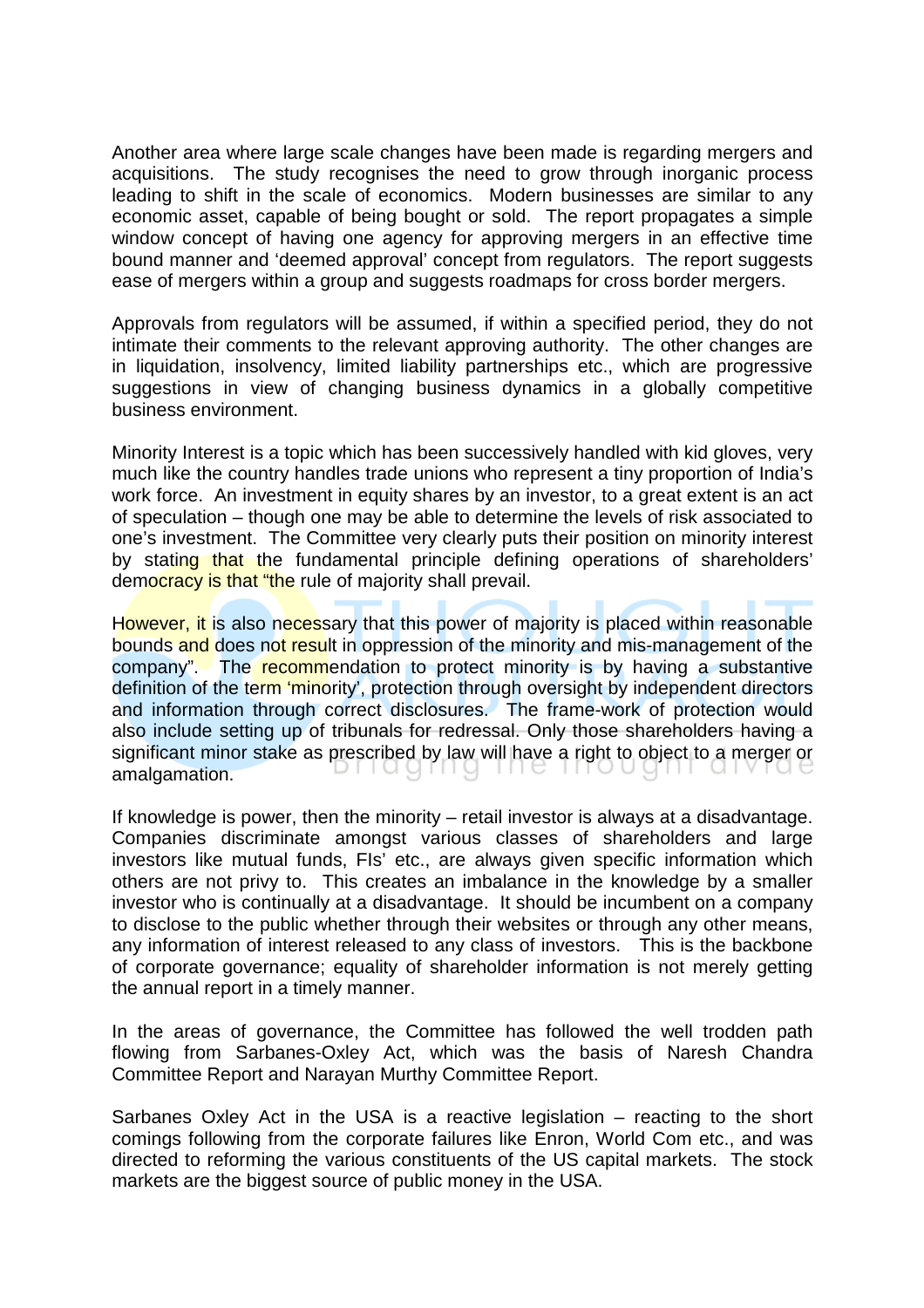In India, public interest entities not only are listed companies and government owned companies, but all companies which borrow from government owned banks, financial institutions, government, etc., going beyond merely public departments. The cost of large loan loss provisions by government banks and financial institutions, euphemistically called Non Performing Assets (NPAs), arising from loans given to companies who grossly and at times even fraudulently mismanaged the affairs is borne by the citizens of this country.

The norms of corporate governance that are applicable to other public interest entities are not applicable to such companies that borrow from government owned lenders, till they go public. The principles of governance should extend to all entities using public money beyond a threshold and they should necessarily have systems and governance to protect such assets. The report also does not deal with governance issues in the public sector where the largest amount of capital of the country is locked.

The pendulum on independent directors swings from one end of inaction in the Enron days to leaving the operations of a company in the hands of such directors who did not have a deep knowledge about the business, following the aftermath. Many believe that the term "independent directors" is an oxymoron. The true test of independence would lie in getting the dissent of such directors recorded in the board meeting, as suggested by the report, in family run enterprises. The Committee's recommendation of having one third of the directors of the board to be independent is in line with leaving the "running of business to its shareholders", which is a practical solution to the scramble by companies to fill up positions of independent directors.

Asian culture, from Japan to India is based on family values and respect for authority and age. Dissenting to elders and authority is not our natural behaviour. In most of Asia, for this reason, delivering corporate governance through independent directors have not been very successful.

The report, coming in the wake of the aftermath of corporate excesses around the world including India, in its deliberations, has shown courage in its thought process. It leaves the directors with the authority to regulate the affairs of the company collectively as a Board, The duties of good faith and fair dealings are owed by each director individually. The framework shifts from a government based approval system to shareholder approval and disclosure based regime. The era of self regulation for corporate India is being ushered.

The regimes of self regulation can function only if the penalties for non-compliance is punitive. The report effectively deals with this issue. The tone of self regulation is carried through to limited liability partnerships, one person companies, appointment of auditors etc. The issue of rotation of auditors has now been settled. With our decades of experience with rotation of auditors in public sector, we have little to provide as empirical evidence of a positive correlation between quality of audit and rotation of auditors. In countries like Italy where auditors' rotation has been in place, no such linkage has been determined either.